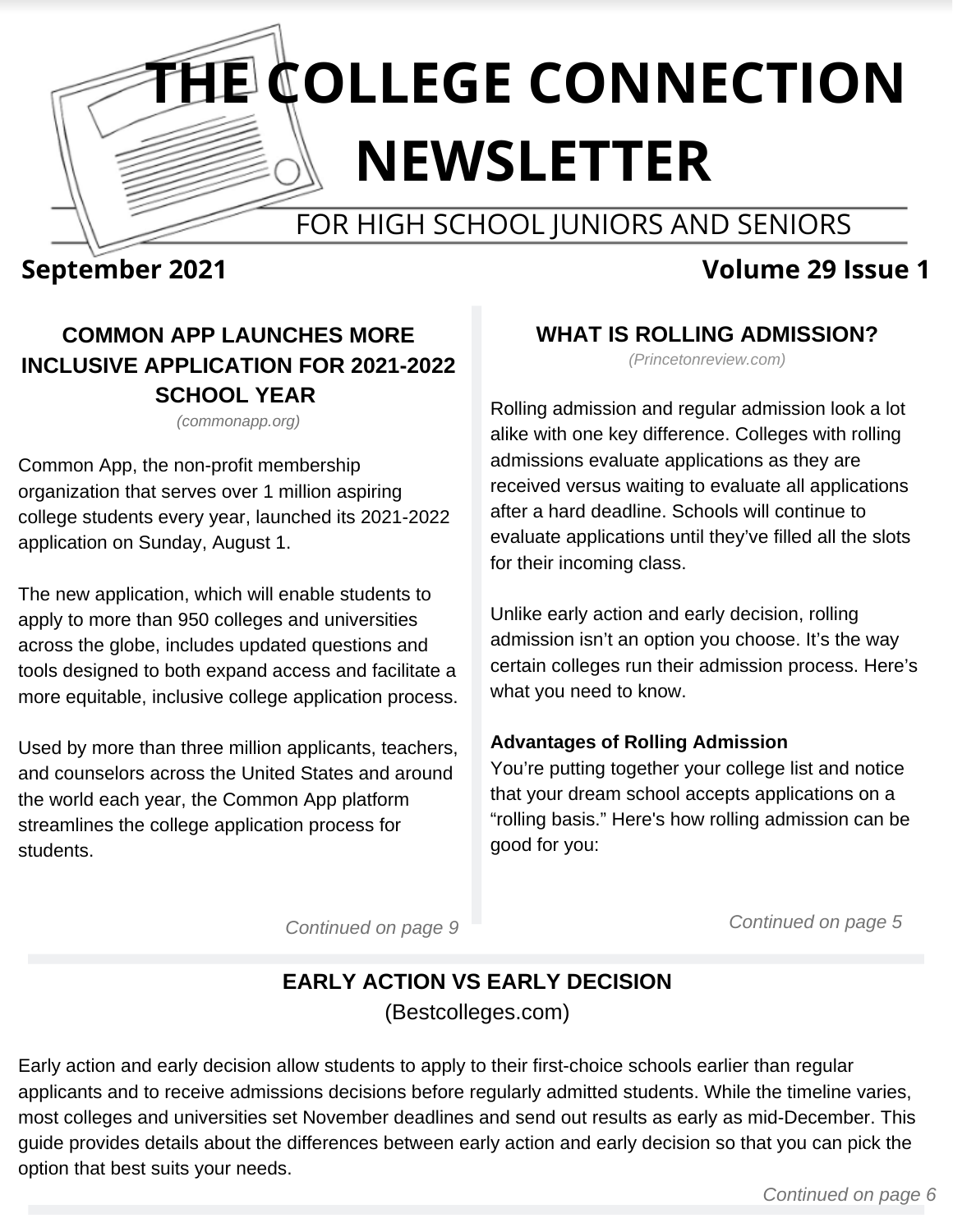## **UNIGO SHOUT IT OUT SCHOLARSHIP**

The "loudest" applicant will receive the \$1,500 Shout It Out Scholarship reward. The application must a short, original, previously unpublished written response to the scholarship topic, "If you could say one thing to the entire world at once, what would it be and why?" The written response must not exceed 250 words. Deadline: September 30, 2021



## **DON'T TEXT AND DRIVE SCHOLARSHIP**

The top 10 applications will be selected as finalists and be asked to write an essay (500 to 1,000 words) about texting while driving. The \$1,000 scholarship winner will be selected based on the content and creativity. Deadline: September 30, 2021



## **ELKS NATIONAL [FOUNDATION](http://www.collegescholarships.org/financial-aid/scholarship/elks-national-foundation-most-valuable-student-award) MOST VALUABLE STUDENT AWARD**

Applicant must be a high school senior who is a citizen of the United States. Selection is based upon scholarship, leadership, and financial need. \$15,000 scholarship. Applicants do not need to be related to a member of the Elks. Deadline is November 15th



## **TOP TEN LIST SCHOLARSHIP**

This scholarship gives you the chance to show what's truly special and different about you for a chance to win a \$1,500 scholarship. Deadline: December 31, 2021



## **SCHOLARSHIPS SENIOR CHECKLIST**



Attend virtual college meetings

Keep your grades up



[Register](http://www.collegeboard.org/) for the SAT or **[ACT](http://www.actstudent.org/)** 



Start working on your admissions essays

Research scholarships



Early Decision Deadline is November 1st



Register for the Common **[Application](http://www.commonapp.org/)** 



Check out the newer Coalition [Application](http://www.coalitionforcollegeaccess.org/)

## **URBAN OUTFITTERS & FUJIFILM SCHOLARSHIP**

53 people will win prizes including up to \$20,000 in Scholarships. Applicants should submit two essays about their passion and inspiration guiding their college experience. Deadline t[o apply](https://www.myscholarship.app/uo-fujifilm-scholarship-2021) is October 16, 2021



## **Fun Fact:**

**One of the smartest decisions that students can make when applying to elite colleges is to apply early decision (ED) or early action (EA).**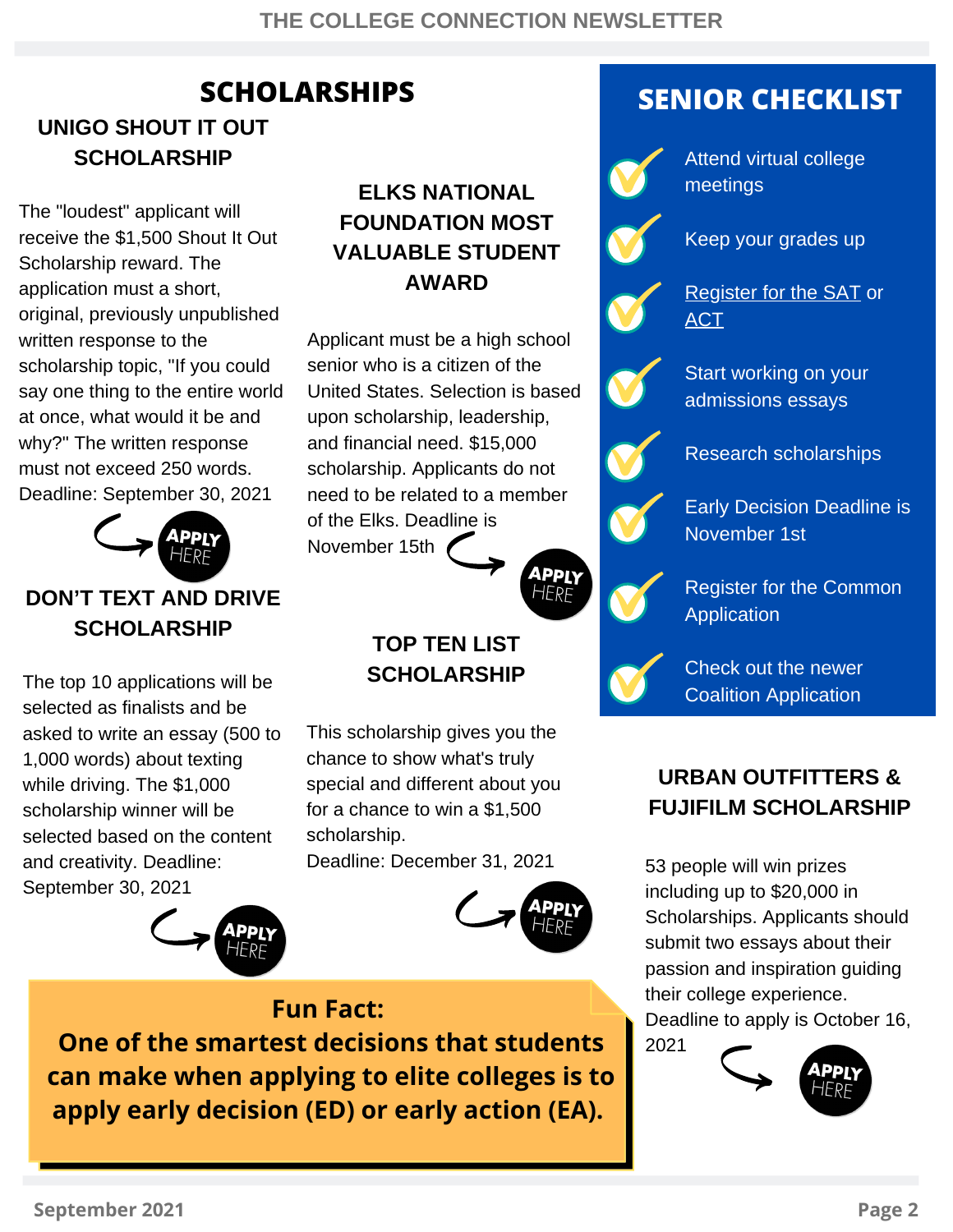#### **HOW TO WRITE COMMON APP ESSAYS**

**(Collegeessayadvisors.com)**

#### **Prompt #1: The Background Essay**

Some students have a background, identity, interest, or talent that is so meaningful they believe their application would be incomplete without it. If this sounds like you, then please share your story.

Focus on the key words, "background," "identity," "interest," and "talent," and use them as launch points for your brainstorming. What about your history, personality, hobbies, or accomplishments might be worth highlighting for an admissions officer?

#### **Prompt #2: The Setback Essay**

The lessons we take from obstacles we encounter can be fundamental to later success. Recount a time when you faced a challenge, setback, or failure. How did it affect you, and what did you learn from the experience?

**Prompt #3: The Challenger Essay** This remains one of the most challenging prompts of the Common App's selection, even though it has become slightly friendlier with the addition of the option to discuss a time you *questioned* an idea instead of challenged one. This prompt requires a student to speak passionately about beliefs and ideology, which are often onerous subjects that can be difficult to mold into compact stories.

#### **Prompt #4: The Gratitude Essay**

This question is meant to offer students the opportunity to reflect on the role gratitude plays in their lives, as well as how the practice of giving thanks and acknowledging life's gifts motivates and inspires them. Students should think about times when they have felt acknowledged, heard, and seen. Think creatively about what you appreciate in your life.

#### **Prompt #5: The Accomplishment Essay**

Keep in mind that the words "accomplishment" and "event" leave themselves open to interpretation; thus, an essay inspired by this question can tackle anything from a formal event to a very small occurrence. A formal event or accomplishment might include anything from obvious landmarks like birthdays or weddings to achievements like earning an award or receiving a promotion. More informal examples might include something as simple as meeting a special person in your life, taking a car ride, or eating a particularly meaningful meal.

#### **Prompt #6: The Passion Essay**

This is a window into your brain: how you process information, how you seek out new sources of content and inspiration. How resourceful are you when your curiosity is piqued to the fullest? The answer to this prompt should also reveal something to admissions about the breadth or depth of your interests. For example, if you're interested in studying astrophysics, you might choose to discuss a concept that shows how far your exploration of the sciences truly reaches. How consumed are you by this passion you are choosing to pursue academically?

#### **Prompt #7: Topic of Your Choice**

For years, students have been treating Prompt #1 (which asks about your background, etc.) as topic of your

Continued on page 6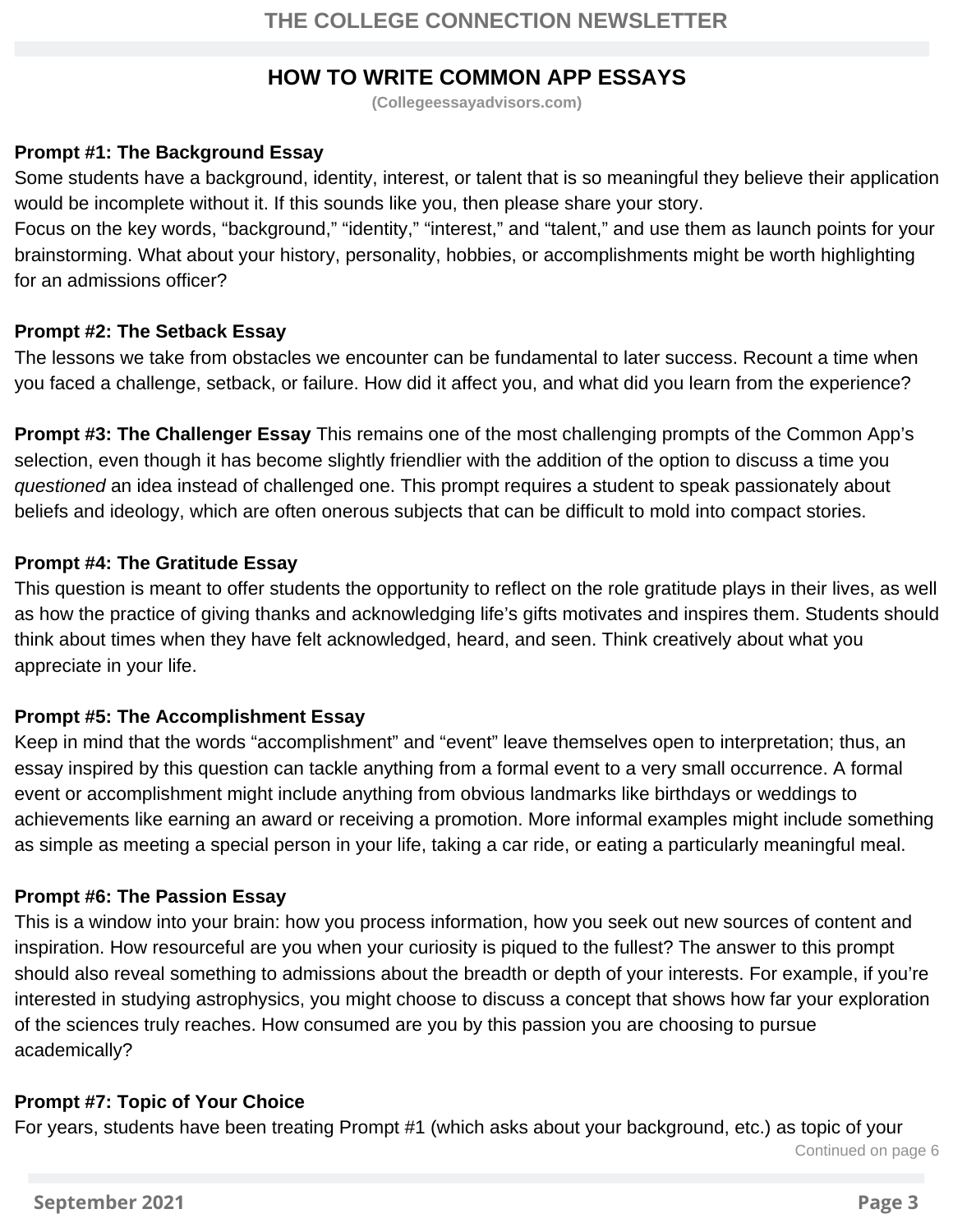### **COLLEGE NEWS**

**Walmart** announces plan to pay 100% of college tuition and books for its associates who participate in its Live Better U education program.

**California governor Gavin Newsom** signed legislation in July implementing a series of measures to make college more accessible as a part of the state's COVID-19 recovery efforts.

**Wharton's** incoming MBA class is more than 50% women for the first time in school history

Seven **Stanford University** students [who were fully vaccinated](https://news.stanford.edu/today/2021/07/22/important-update-student-covid-cases/) against the coronavirus tested positive for COVID-19, offering a reminder that breakthrough infections are possible as case counts trend upward across the country and contagious variants spread.

The **University of Oregon** is settling a gender pay disparity lawsuit with a psychology professor for \$450,000. The lawsuit alleged that U of Oregon paid the professor thousands of dollars less annually than professors who were men of equal rank and seniority.

Rather than spend \$25,000 on school swag, The **University of Puget Sound** is donating the amount to several local charitable organizations in honor of admitted students.

**UC Regents** approved a tuition increase that will go into effect for Fall 2022. There was no mention of how the recently [approved state budget \(with significant increase in UC fu](http://www.ebudget.ca.gov/2021-22/pdf/Enacted/BudgetSummary/HigherEducation.pdf)nding) played a role in the tuition increase.

> APPLY HERF

#### **COCA COLA SCHOLARS PROGRAM SCHOLARSHIP**

\$20,000 achievement-based schol[arship](https://www.coca-colascholarsfoundation.org/apply/) awarded to graduating high school seniors. Students are recognized for their capacity to lead and serve, as well as their commitment to making a significant impact on their schools and communities. Deadline is October 31, 2021

#### **EDUCATION MATTERS SCHOLARSHIP**

The Education Matters Scholarship is giving you the chance to state why education matters. One applicant will be awarded \$5,000 scholarship. Deadline: [November](https://www.unigo.com/scholarships/our-scholarships/education-matters-scholarship) 30, 2021



## **JUNIOR CHECKLIST**

ACT - Next test date is October 17. You must register by [September](https://www.act.org/content/act/en/products-and-services/the-act/registration.html) 23. It takes 30 minutes to complete registration and you will need a photo



SAT - Next test date is October 3. You must register by [September](https://collegereadiness.collegeboard.org/sat/register/dates-deadlines) 2

## **VOICE OF DEMOCRACY COMPETITION**

The National Audio Essay Scholarship open to high school students grades 9th - 12th. It consists of a 3-5 minute audio CD/flash drive recorded essay on the 2018-19 theme "Why My Vote Matters". Each state winner is provided with a five day all-expenses paid trip to Washington D.C., plus the opportunity to compete for National Scholarships totaling more than \$130,000. Deadline: October 31, 2021



#### **ZOMBIE APOCALYPSE SCHOLARSHIP**

This Zombie Apocalypse Scholarship committee wants to know your plan to avoid the zombies, where you'd hide, and the top-five things you'd bring to stay alive. They're giving one successful survivor \$2,000 toward his or her college education. Deadline: October 31, 2021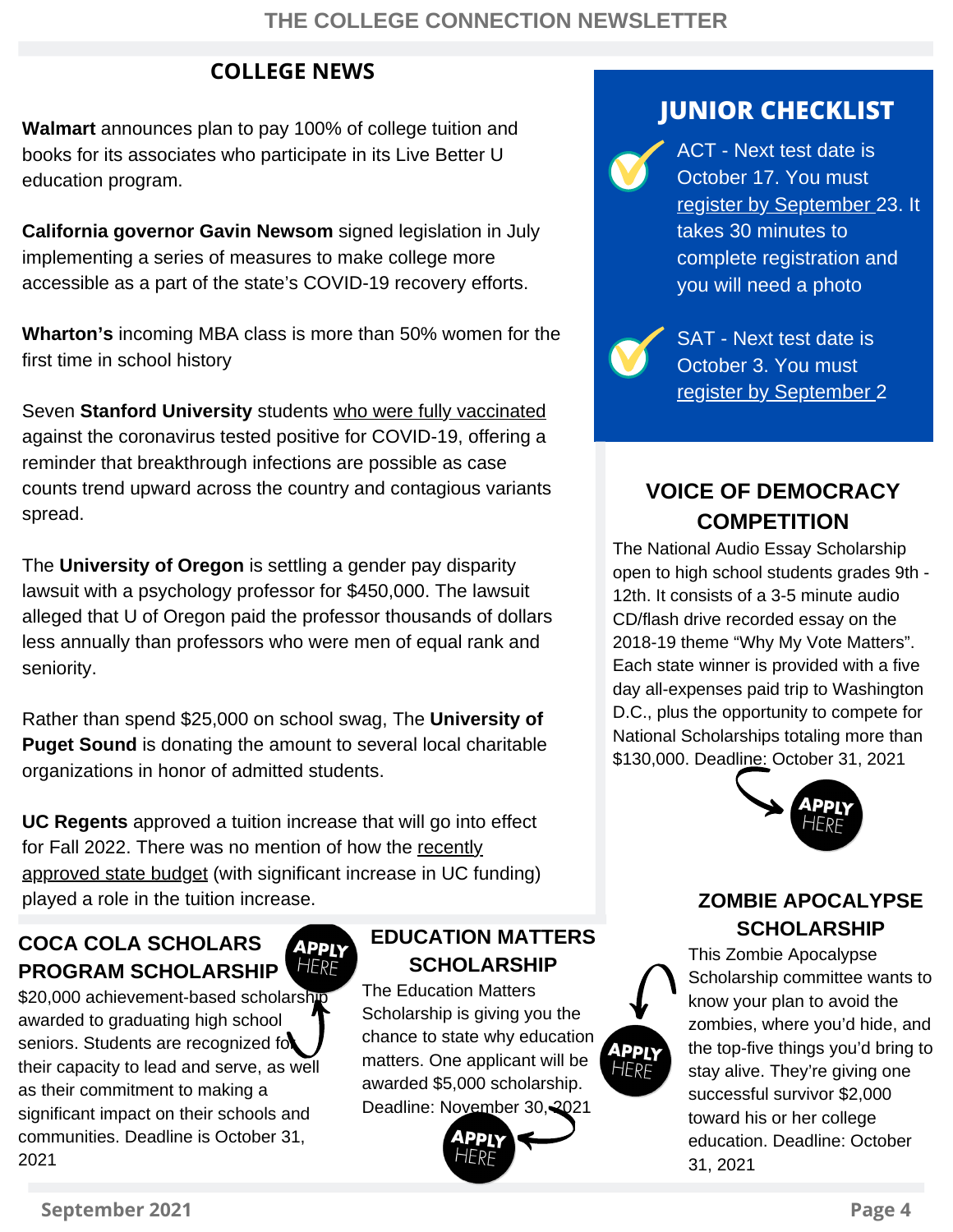#### **WHAT IS ROLLING ADMISSION?**

(Continued from page 1)

#### **1. It reduces college stress**

The rolling admission process is quick. The earlier you apply, the sooner you get your answer, which could be as soon as 4-6 weeks after submitting your application. Many students can even begin senior year with a college acceptance in the bag!

#### **2. It gives you a potential leg-up**

The application process can be less competitive if you apply on the early side of the admission window. Colleges still have their whole incoming class to fill and won't be comparing you to already accepted students. (This is not to say that you still don't need a strong GPA, great test scores, and stellar [college essays!](https://www.princetonreview.com/college-advice/college-essay)).

#### **3. It allows you to be flexible**

Rolling admission decisions aren't binding like early action decisions. You'll have up until the school's deadline to decide whether you will attend. Rolling admissions schools often have long admission windows, meaning you could still apply after other schools' regular decision deadlines have passed.

#### **How to Reap the Benefits of Rolling Admission**

#### **1. Do your research**

As you're putting together your college list, pay attention to deadlines and requirements. Some schools will accept applications on a rolling basis throughout the year, but others will have a specific admission window.

#### **2. Submit rolling applications first**

Rolling admission colleges begin taking applications as early as July and continue as late as April. Your chances of admission will be much stronger early on when there are more spaces left to fill, so it's a smart idea to submit your rolling applications before working on your regular decision apps. The results (acceptance, waitlist, or rejection) could change the rest of your admission strategy.

#### **3. Plan ahead for SAT/ACT prep**

Most students end up taking the SAT or ACT more than once. If you're aiming to submit a rolling admission application in early fall, it's a good idea to take the test for the first time in October of your junior year (which gives you the option to take [the test again in the spring, if needed\). Check out our ACT and SAT Testing](https://www.princetonreview.com/college/sat-act-testing-timeline) timelines to help you figure out when to start your prep.

#### **4. Take care with your application**

Your competitive advantage will be erased by a slapdash application. Give the same time and attention to your rolling decision applications as you would with your regular decision applications.

## TERMS YOU **SHOULD** KNOW

**Rolling Admission** admission decisions are made until the class is full

- **Early Decision** Binding Contract, if admitted, you must attend, can only apply to one
- **Early Action** also known as Priority, apply by Nov. 1, admitted in December, not binding
- **Restricted Early Action** - Single choice early action. Admitted early, still have until May 1 to confirm
- **Regular Admission -** Deadline to apply is between Sept and March. Admitted by March 31.

*Continued on page 7*

**September 2021 Page 5**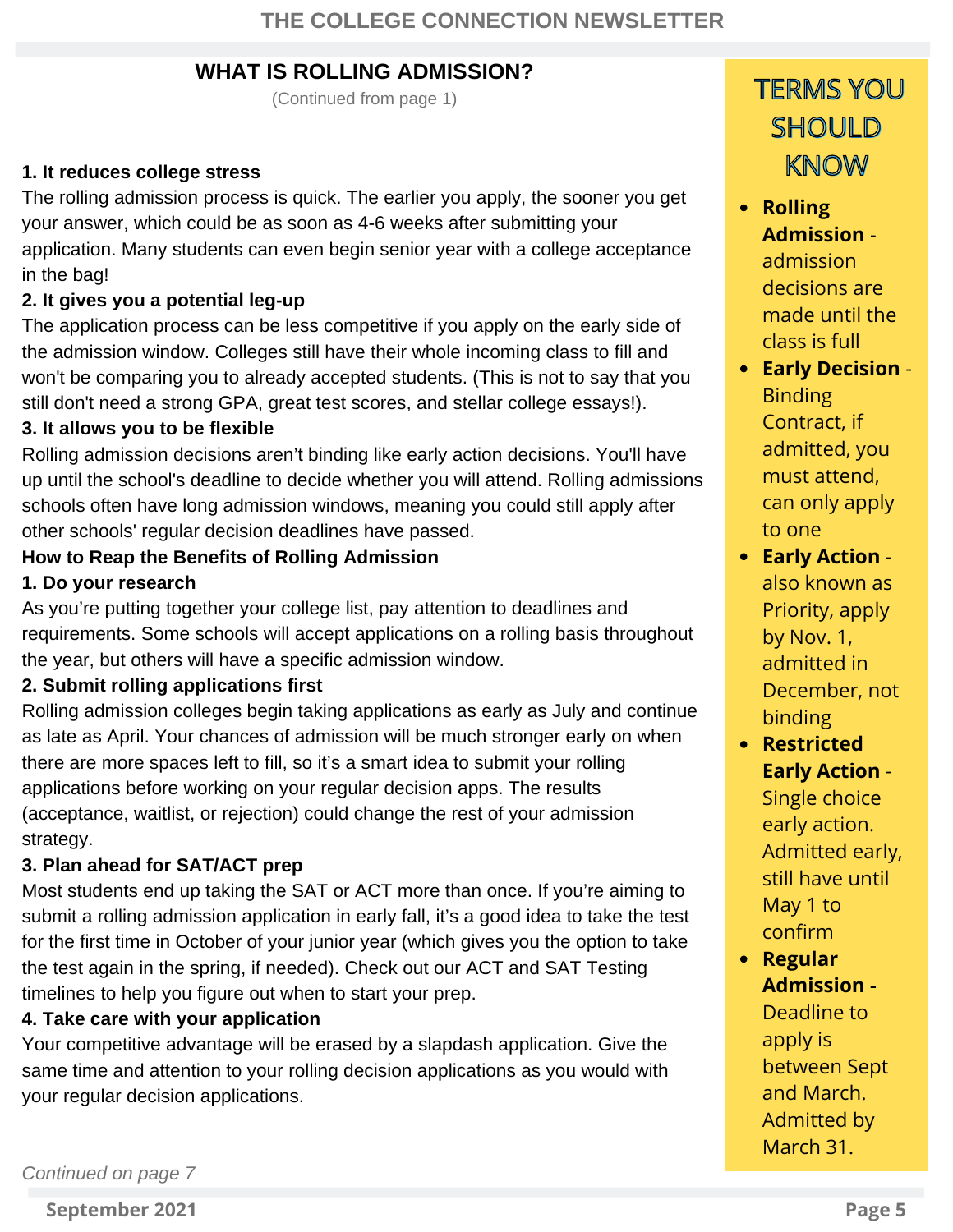#### **EARLY ACTION VS EARLY DECISION**

(Continued from page 1)

#### **What Is Early Action?**

Early action is a non-binding process that allows you to apply, and potentially gain admission, to one or more schools earlier than regular applicants. As an early action applicant, you usually have until November 1 or 15 to submit admissions materials. Early action schools send out decisions in January or February and allow prospective students until May 1 (the national response date) to formally reply to their offers.

#### **What Is Early Decision?**

Unlike early action, early decision is a binding agreement, and you can apply to only one school using this process. Early decision normally benefits top-performing students who know their first-choice college, and since it's a binding agreement, the institution requires signatures from you, your family, and a school counselor.

Through this accelerated admissions process, you receive notice in December and must enroll if you get accepted. Once accepted, the school offers a financial aid package tailored to your family's financial situation.

#### **The Differences Between Early Action and Early Decision**

- Early action does not require you to commit to the college. You may apply early or pursue regular admissions with other schools.
- Early decision binds you to one institution, but sends the strongest message to the admission committee that the school is your top choice.
- Early action enables you to compare financial aid packages among several colleges and universities before accepting or declining the offer by May 1.
- Early decision applicants receive answers as early as December and must attend the school if accepted with enough financial support.
- Most higher education institutions offer either early action or early decision, effectively making the choice of accelerated admission for you.

#### **Benefits of Early Action and Early Decision**

By applying early, you alleviate the stress that comes with compounding regular admissions deadlines. Early action gives you more time to decide whether or not you want to attend that school. Lastly, both early decision and action signals to the school that you are serious about enrolling there, which may boost your chances of acceptance.

#### **HOW TO WRITE COMMON APP ESSAYS**

Continued from page 3

choice \*light\*—it wasn't exactly the delicious, full-freedom version students were looking for, but they were able to make it work in a pinch. Applicants around the world likely let out a big exhale when they saw they could still serve up a big scoop of Prompt #7 to admissions in previous seasons. And this year will be no different.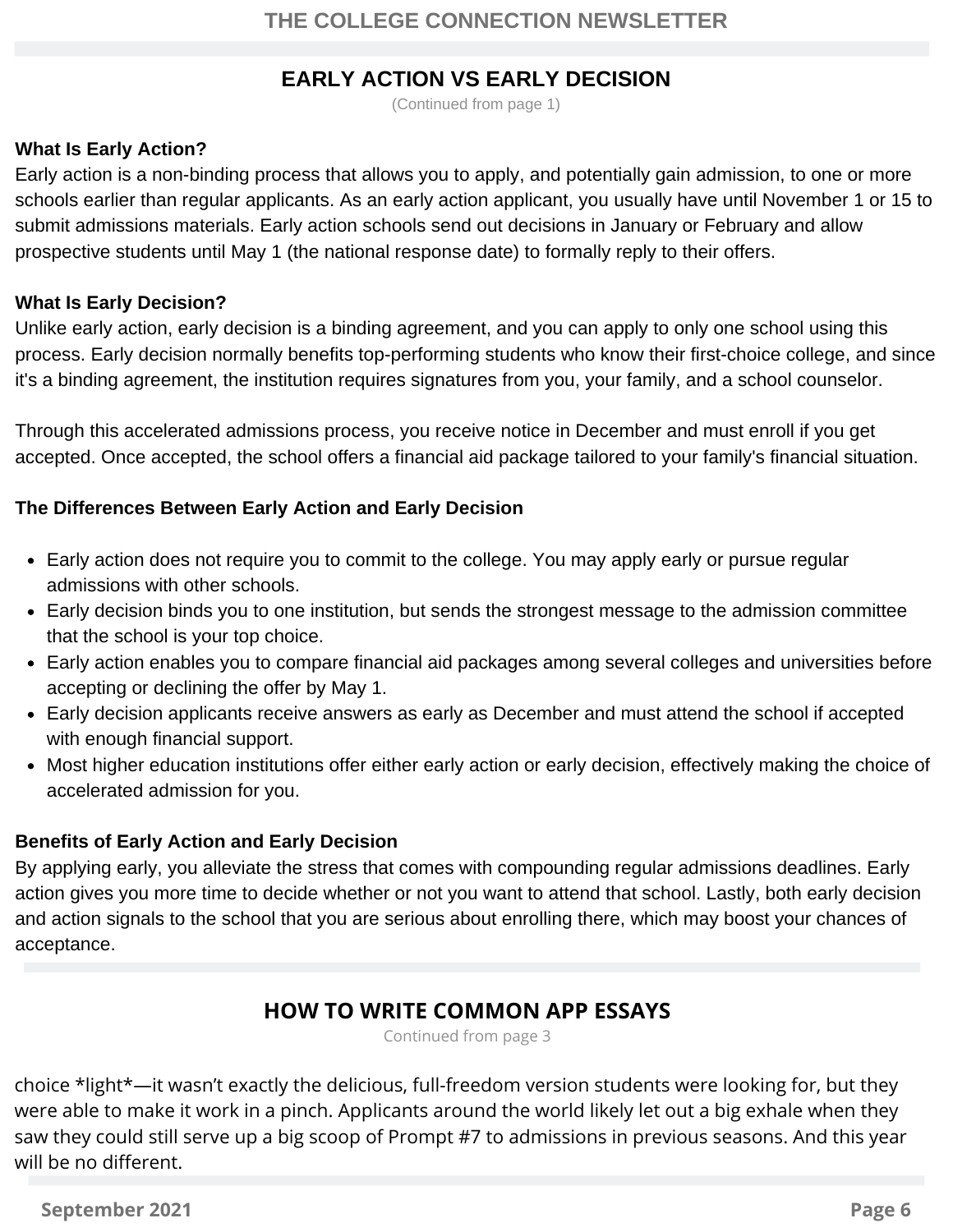#### **WHAT IS ROLLING ADMISSION?**

**WHEN Continued from page 5** 

#### **5. Don't forget about financial aid!**

As with your regular decision applications, it's important to be on top of your financial aid applications and scholarship search. We recommend filling out the [FAFSA](https://www.princetonreview.com/college-advice/fafsa-faqs) as soon as possible after October 1. If you're applying to college later in the rolling admission window, you run the risk that school aid funds and scholarship will have been awarded to those students who were accepted before you. Research each school's procedures for applying for aid, and have these docs ready to go.

Here are some popular universities with rolling admissions:

- [Arizona State University](https://students.asu.edu/freshman/requirements)
- [Indiana University Bloomington](https://admissions.indiana.edu/apply/deadlines.html)
- [Michigan State University\\*](https://admissions.msu.edu/apply/freshman/before-you-apply/dates-and-deadlines.aspx)
- [Pennsylvania State University \(Penn State\)\\*](https://admissions.psu.edu/info/future/firstyear/deadlines/)
- **·** [University of Alabama](https://gobama.ua.edu/apply/)
- [University of Maine](https://go.umaine.edu/apply/)
- [University of Pittsburgh](https://oafa.pitt.edu/apply/admissions-process/freshmen/)
- Azusa Pacific University
- California State University Schools
- California Maritime Academy
- Central Washington University
- City University of Seattle
- Dixie State College
- Eastern Oregon University
- George Fox University
- Purdue University
- Humboldt State University
- Idaho State University
- San Jose State University
- Rutgers University

## **HOW TO WRITE A STANDOUT EXTRACURRICULAR SUPPLEMENTAL ESSAY**

(Internationalcollegeessays.com)

Many students have taken advantage of the summer months to get a head start on their personal statements (aka Common App essays) as well as the numerous supplemental essays and short-answer questions. Historically, the supplemental essay prompts have ranged from straightforward to a little offbeat (University of Chicago, we're looking at you!)

One of the more common supplemental essay questions revolves around a student's activities. Vanderbilt and Georgetown are just two schools that ask students to elaborate on an activity or experience that is meaningful to them. Sounds straightforward enough, but this question can be tricky! Colleges ask this question to get a better idea of you and your interests and how you might contribute to the campus community. Below you will find our top tips for crafting a strong student activity essay that will not only answer the question, but will also demonstrate to the admissions committee why you are a good fit for their school and vice versa (a necessary piece for every admissions essay).

Continued on page 8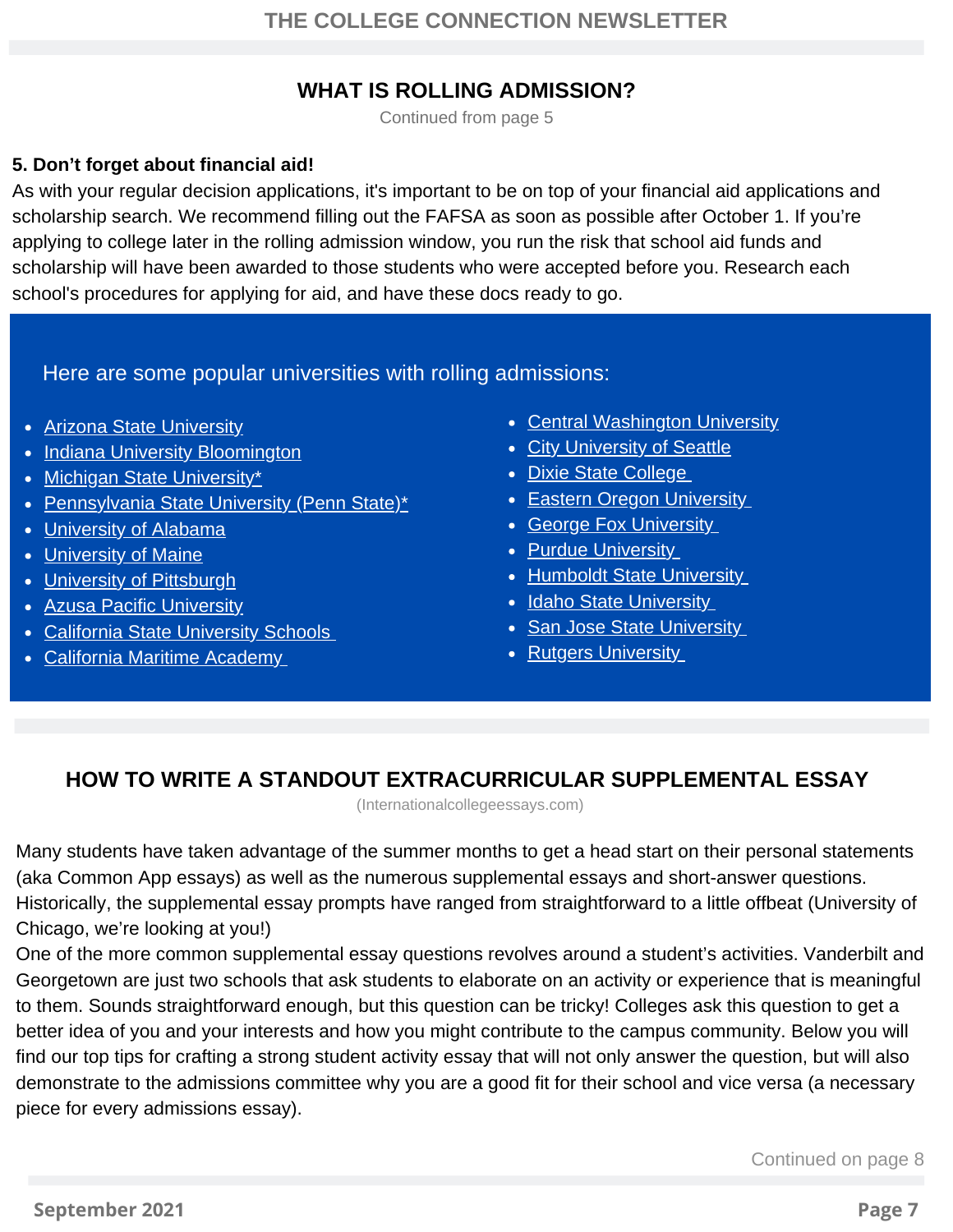#### **HOW TO WRITE A STANDOUT EXTRACURRICULAR SUPPLEMENTAL ESSAY**

*Continued from page 7*

#### **1) Read the prompt carefully.**

Many students are eager to showcase all their many talents and activities in order to appear well-rounded. However, you should follow directions: be sure to answer the prompt. If a school asks you to highlight ONE activity or experience, do not provide an exhaustive list.

#### **2) Pick your topic.**

Choose an activity or experience that is meaningful to you. If you are passionate about something you did, you will have an easier time writing about it. Make sure this activity is not expanded upon elsewhere, such as in your personal statement. So, while you can mention the same activity twice, do not repeat the information about it. Make sure you reflect personal significance, your best character traits, and your potential to succeed at the college or university. Some ideas of activities to write about:

#### **3) Structure your essay around a story.**

Pick an anecdote that illustrates why the experience or activity is meaningful to you, how you made an impact, and what you got out of the experience. Perhaps you choose the time you were asked to spearhead a project at your internship, or when you presented your research after months in the lab. Whatever the story may be, do not try to cram your whole academic career into the word count allotted. Be judicious about the details you share—each detail should advance your story. The details should also demonstrate your positive traits such as initiative, leadership, problem solving, teamwork, or one or more of dozens of others.

#### **4) Mention leadership positions and quantify your impact where applicable.**

If you held a leadership position or were involved with the oversight of a major project, large group of people, etc., write about what you did, and as importantly, why you were motivated and how you were shaped by your actions. If your participation helped you grow or develop, let the college know. Moreover, if you can quantify your contributions, this will make your response really stand out. For instance, if you ran social media for a company over the summer and increased the following or brand exposure, try to put that into numbers, but only if the numbers are impressive. This helps to "prove" the contribution you made. Think of these details as the cherry on top.

#### **5) Connect your activity to the school community.**

While the "elaborate on an activity or experience" essay is not, on the surface, a "why" question, schools want to see how your activity and passion will lead to your participation in the school community once you arrive on campus. This is a great opportunity to mention student clubs and organizations that you would take advantage of and what you would bring to the table. This shows a school you want to be there!

As you write the supplemental essays, remember that this is your time to provide the admission readers with information that may not otherwise be reflected in your application. Omit details already shared in your personal statement. Demonstrate your dedication and commitment to your chosen activity or experience—and don't be afraid to think outside the box.